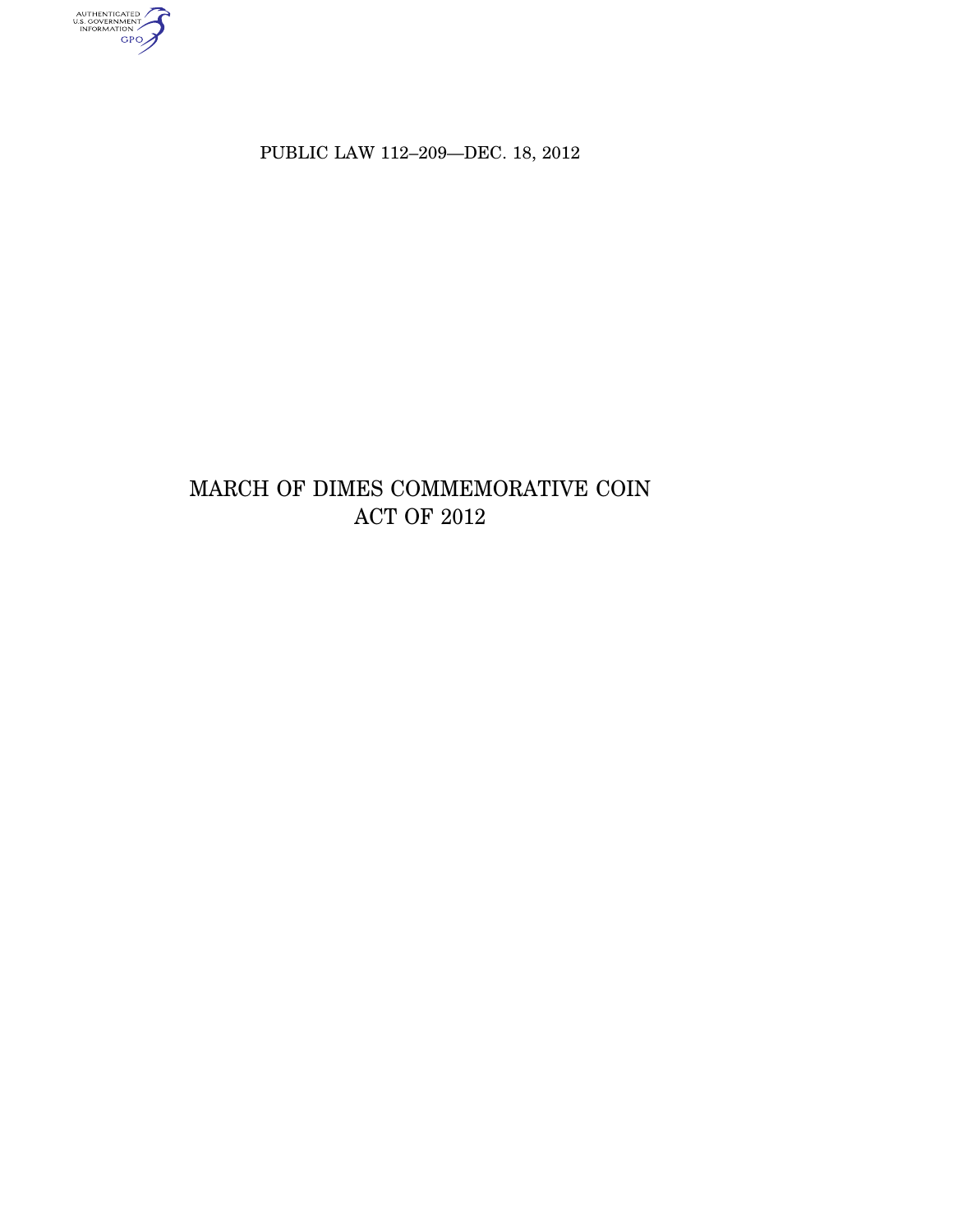# Public Law 112–209 112th Congress

# An Act

Dec. 18, 2012

[H.R. 3187]

To require the Secretary of the Treasury to mint coins in recognition and celebration of the 75th anniversary of the establishment of the March of Dimes Foundation.

*Be it enacted by the Senate and House of Representatives of the United States of America in Congress assembled,* 

March of Dimes Commemorative Coin Act of 2012. 31 USC 5112 note.

# **SECTION 1. SHORT TITLE.**

This Act may be cited as the ''March of Dimes Commemorative Coin Act of 2012''.

#### **SEC. 2. FINDINGS.**

The Congress finds the following:

(1) President Franklin Roosevelt's personal struggle with polio led him to create the National Foundation for Infantile Paralysis (now known as the March of Dimes) on January 3, 1938, at a time when polio was on the rise.

(2) The Foundation established patient aid programs and funded research for polio vaccines developed by Jonas Salk, MD, and Albert Sabin, MD.

(3) Tested in a massive field trial in 1954 that involved 1.8 million schoolchildren known as ''polio pioneers'', the Salk vaccine was licensed for use on April 12, 1955 as "safe, effective, and potent''. The Salk and Sabin polio vaccines funded by the March of Dimes ended the polio epidemic in the United States.

(4) With its original mission accomplished, the Foundation turned its focus to preventing birth defects, prematurity, and infant mortality in 1958. The Foundation began to fund research into the genetic, prenatal, and environmental causes of over 3,000 birth defects.

(5) The Foundation's investment in research has led to 13 scientists winning the Nobel Prize since 1954, including Dr. James Watson's discovery of the double helix.

(6) Virginia Apgar, MD, creator of the Apgar Score, helped develop the Foundation's mission for birth defects prevention; joining the Foundation as the head of its new birth defects division in 1959.

(7) In the 1960s, the Foundation created over 100 birth defects treatment centers, and then turned its attention to assisting in the development of Neonatal Intensive Care Units, or NICUs.

(8) With March of Dimes support, a Committee on Perinatal Health released Toward Improving the Outcome of Pregnancy in 1976, which included recommendations that led to the regionalization of perinatal health care in the United States.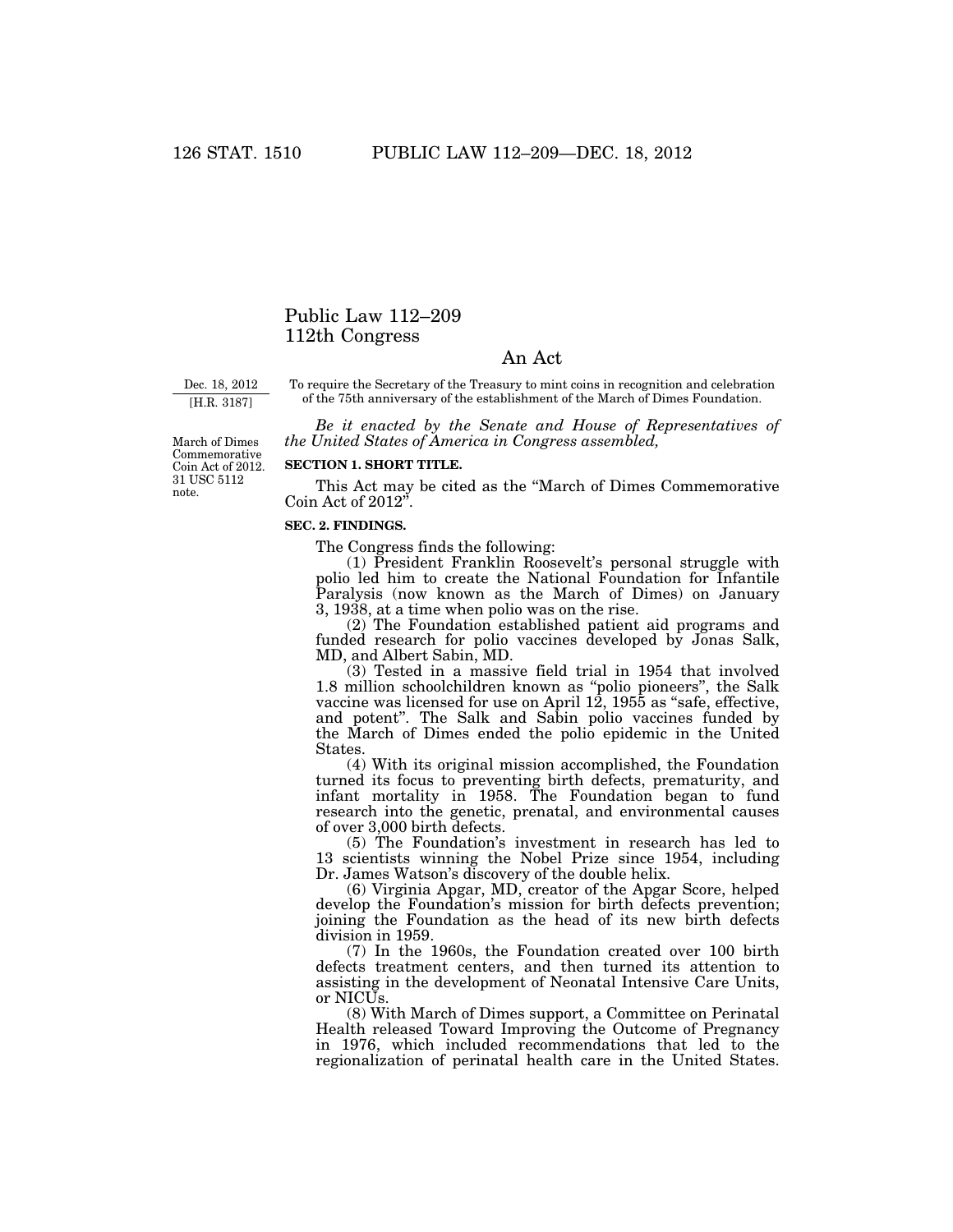(9) Since 1998, the March of Dimes has advocated for and witnessed the passage of the Birth Defects Prevention Act, Children's Health Act, PREEMIE Act, and Newborn Screening Save Lives Act.

(10) In 2003, the March of Dimes launched a Prematurity Campaign to increase awareness about and reduce the incidence of preterm birth, infant mortality, birth defects, and lifelong disabilities and disorders.

(11) The March of Dimes actively promotes programs for and funds research into newborn screening, pulmonary surfactant therapy, maternal nutrition, smoking cessation, folic acid consumption to prevent neural tube defects, increased access to maternity care, and similar programs to improve maternal and infant health.

#### **SEC. 3. COIN SPECIFICATIONS.**

(a) \$1 SILVER COINS.—In recognition and celebration of the founding and proud service of the March of Dimes, the Secretary of the Treasury (hereafter in this Act referred to as the ''Secretary'') shall mint and issue not more than 500,000 \$1 coins, which shall—

(1) weigh 26.73 grams;

(2) have a diameter of 1.500 inches; and

(3) contain 90 percent silver and 10 percent copper.

(b) LEGAL TENDER.—The coins minted under this Act shall be legal tender, as provided in section 5103 of title 31, United States Code.

(c) NUMISMATIC ITEMS.—For purposes of sections 5134 and 5136 of title 31, United States Code, all coins minted under this Act shall be considered to be numismatic items.

#### **SEC. 4. DESIGN OF COINS.**

(a) DESIGN REQUIREMENTS.—

(1) IN GENERAL.—The design of the coins minted under this Act shall be emblematic of the mission and programs of the March of Dimes, and its distinguished record of generating Americans' support to protect our children's health.

(2) DESIGNATION AND INSCRIPTIONS.—On each coin minted under this Act, there shall be—

(A) a designation of the value of the coin;

(B) an inscription of the year ''2015''; and

(C) inscriptions of the words ''Liberty'', ''In God We Trust", "United States of America", and "E Pluribus Unum''.

(b) SELECTION.—The design for the coins minted under this Act shall—

(1) contain motifs that represent the past, present, and future of the March of Dimes and its role as champion for all babies, such designs to be consistent with the traditions and heritage of the March of Dimes;

(2) be selected by the Secretary, after consultation with the March of Dimes and the Commission of Fine Arts; and

(3) be reviewed by the Citizens Coin Advisory Committee. **SEC. 5. ISSUANCE.** 

(a) QUALITY OF COINS.—Coins minted under this Act shall be issued in uncirculated and proof qualities.

(b) MINT FACILITY.—For the coins minted under this Act, at least 1 facility of the United States Mint shall be used to strike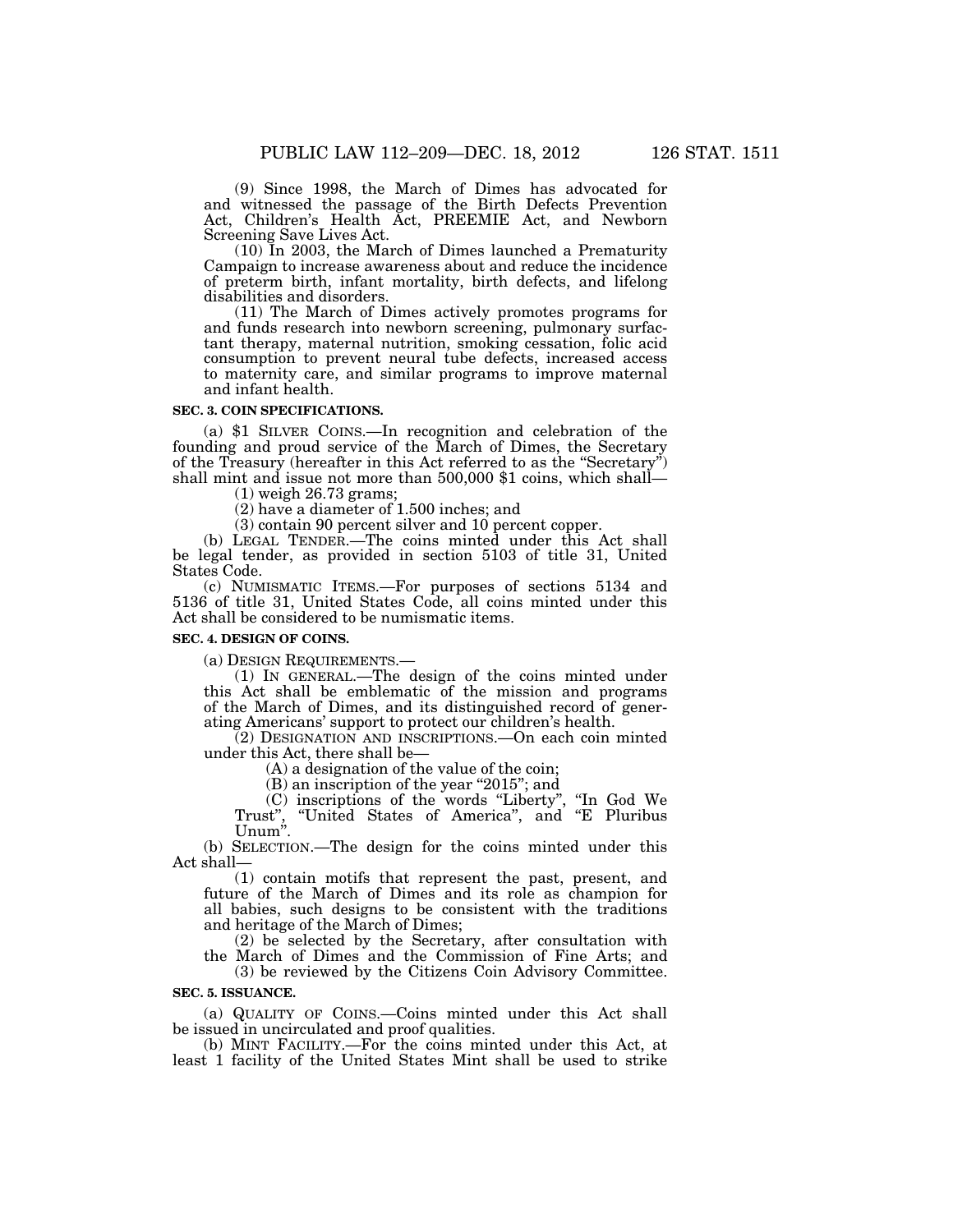proof quality coins, while at least 1 other such facility shall be used to strike the uncirculated quality coins.

(c) PERIOD FOR ISSUANCE.—The Secretary of the Treasury may issue coins minted under this Act only during the 1-year period beginning on January 1, 2015.

#### **SEC. 6. SALE OF COINS.**

(a) SALE PRICE.—The coins issued under this Act shall be sold by the Secretary at a price equal to the sum of—

(1) the face value of the coins;

(2) the surcharge provided in section 7(a) with respect to such coins; and

(3) the cost of designing and issuing the coins (including labor, materials, dies, use of machinery, overhead expenses, marketing, and shipping).

(b) BULK SALES.—The Secretary shall make bulk sales of the coins issued under this Act at a reasonable discount.

(c) PREPAID ORDERS.—

(1) IN GENERAL.—The Secretary shall accept prepaid orders for the coins minted under this Act before the issuance of such coins.

(2) DISCOUNT.—Sale prices with respect to prepaid orders under paragraph (1) shall be at a reasonable discount.

## **SEC. 7. SURCHARGES.**

(a) IN GENERAL.—All sales of coins minted under this Act shall include a surcharge of \$10 per coin.

(b) DISTRIBUTION.—Subject to section 5134(f) of title 31, United States Code, all surcharges received by the Secretary from the sale of coins issued under this Act shall be promptly paid by the Secretary to the March of Dimes to help finance research, education, and services aimed at improving the health of women, infants, and children.

(c) AUDITS.—The March of Dimes shall be subject to the audit requirements of section 5134(f)(2) of title 31, United States Code, with regard to the amounts received under subsection (b).

(d) LIMITATION.—Notwithstanding subsection (a), no surcharge may be included with respect to the issuance under this Act of any coin during a calendar year if, as of the time of such issuance, the issuance of such coin would result in the number of commemorative coin programs issued during such year to exceed the annual 2 commemorative coin program issuance limitation under section 5112(m)(1) of title 31, United States Code. The Secretary may issue guidance to carry out this subsection.

## **SEC. 8. FINANCIAL ASSURANCES.**

The Secretary shall take such actions as may be necessary to ensure that—

(1) minting and issuing coins under this Act will not result in any net cost to the United States Government; and

(2) no funds, including applicable surcharges, shall be disbursed to any recipient designated in section 7 until the total cost of designing and issuing all of the coins authorized by this Act (including labor, materials, dies, use of machinery, overhead expenses, marketing, and shipping) is recovered by the United States Treasury, consistent with sections 5112(m) and 5134(f) of title 31, United States Code.